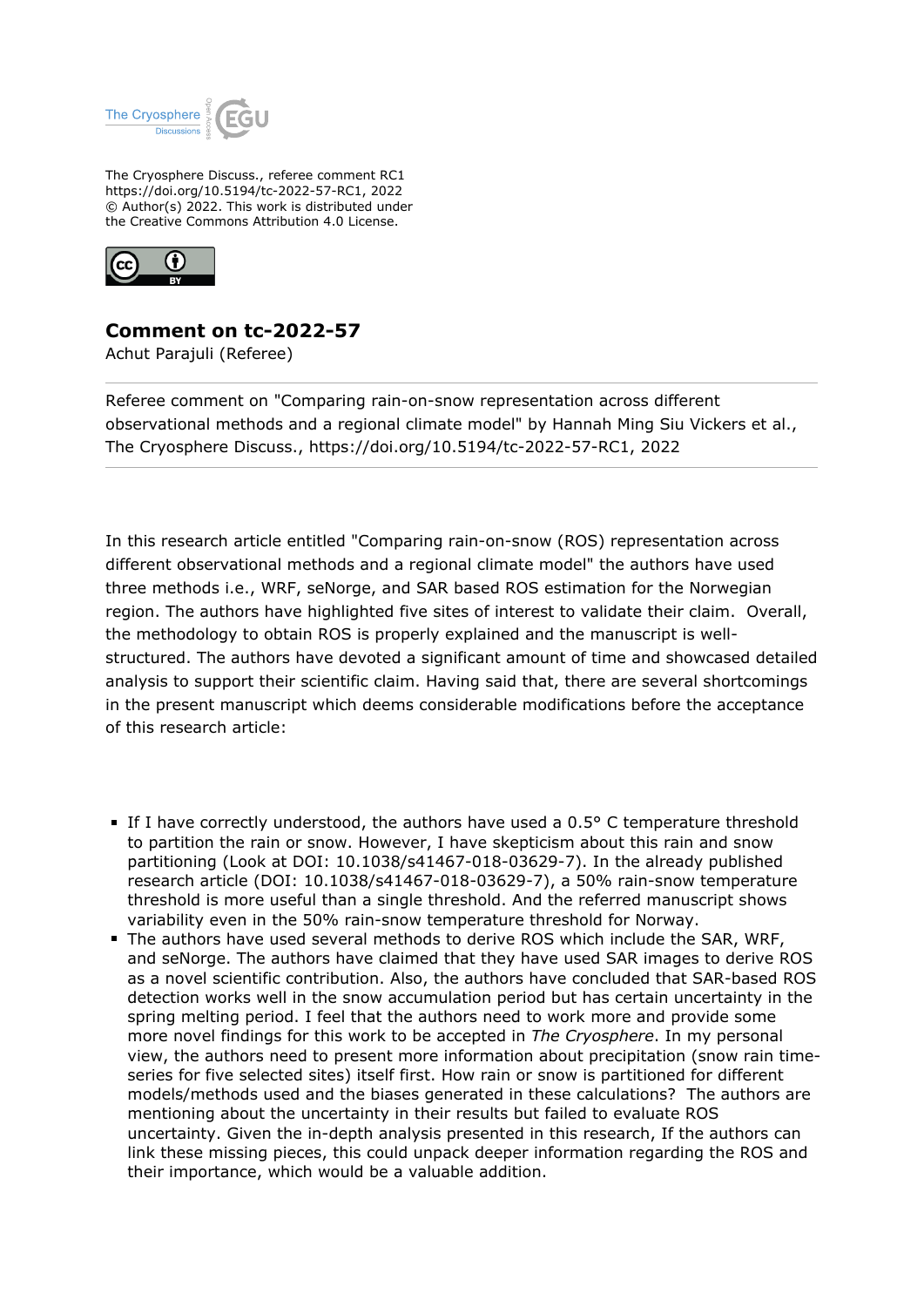Below here is the line-by-line comments for the manuscript.

**Section-wise comment** 

*Abstract*: The abstract is written very well, it is brief and informative.

**Introduction:** Several modifications are required in this section.

Could it be possible to mention what happens to snowpack due to rain-on-snow events somewhere in the introduction? Also, could it be possible to provide some background information related to the importance of ROS? Information about precipitation undercatch and biases resulting from wind-induced precipitation bias should be included in the introduction.

Line 27: Rather than high altitude and latitude are it possible to mention that frequency of ROS with climate change is more pronounced where snow is dominant.

Line 31 - 34: How does ROS have an impact on food availability mortality of reindeer (why specifically reindeer, not caribou or moose or other animals). Please elaborate on how ROS has such implications. Maybe extra rain energy from ROS will contribute to depleting snowpack cold content and then initiate untimely melt? Or for less dense snowpack when ROS occurs that might induce avalanche?

Line 46: Do you mean to say that SAR help detects the presence of liquid water? If yes please rephrase the sentence as " ... microwave more radar sensor that aids to detect the presence of liquid..."

Line 48 - 51: Could it be possible to split this sentence into multiple sentences?

Line 55 - 64: I think this paragraph is confusing and it deems reworking. I believe that the authors intended to highlight the uncertainty in ROS quantification when using the RCMs or satellite products. But supporting literature is missing. I believe, the SAR dataset has been used to understand the freeze-thaw mechanism which is mentioned in the paragraph below. If any information regarding ROS and SAR is not available then other supporting literature, for instance, a snowmelt study using SAR can be used as literature, and then the authors can support the novelty claim for this research. Apart from that, literature supported precipitation undercatch is also equally important in this section.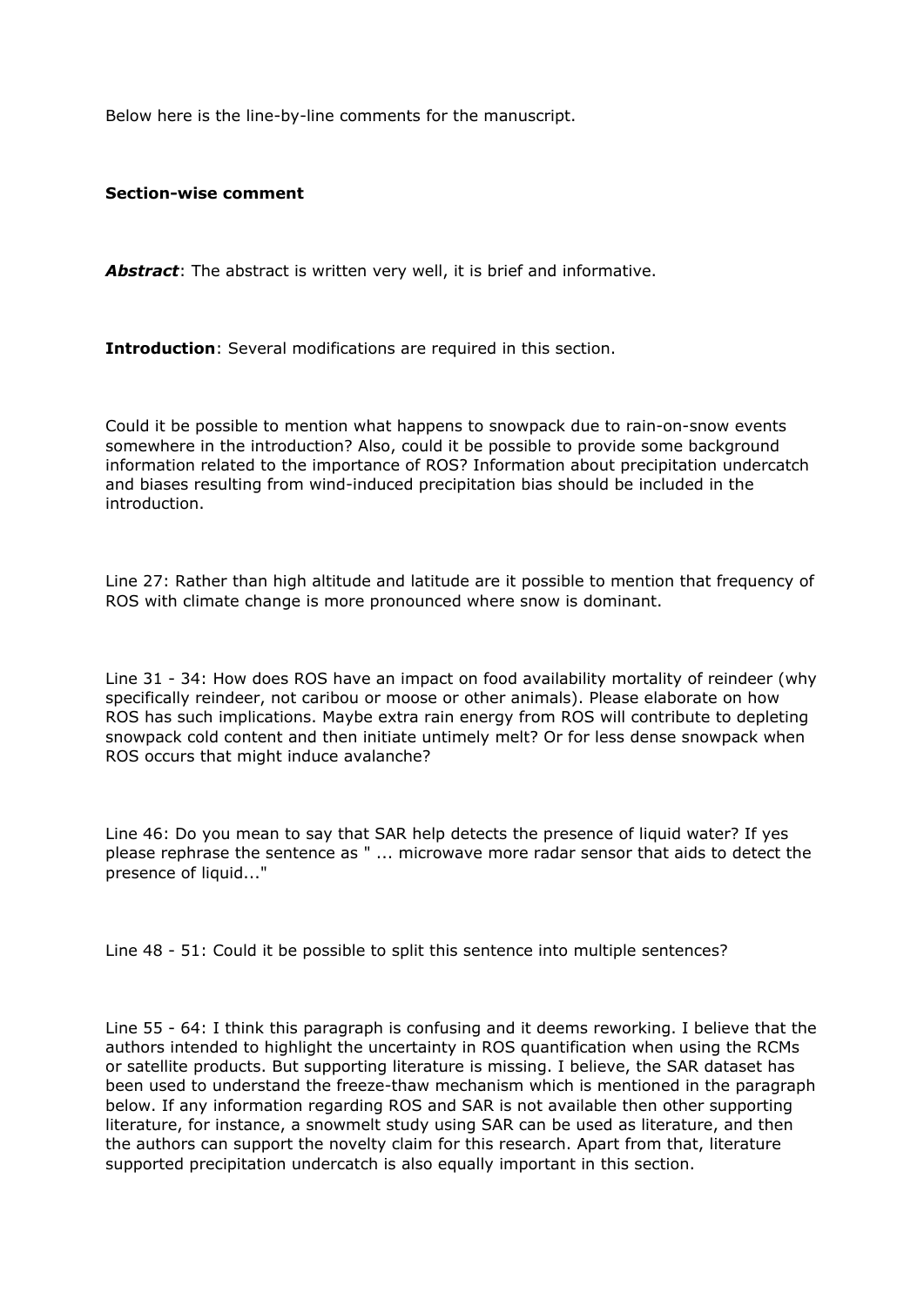Line 65 - 67: Please merge this sentence to the above paragraph.

Line 67 - 70: In the sentence starting with "We use the Sentinel-1...." either merge this information within the sentence where the objectives of this study are mentioned or to the relevant section such as material and methods.

Line 70 - 82: I think the paragraph belongs to the material and methods section.

I prefer the study area section in between the Introduction and the dataset and methods section. You can, for instance, mention on average how long snow persists in Norway by dividing Norway into three or four classes (as per your convenience). Then from the available dataset from five highlighted sites, show the ROS every year and how different it is. Monthly ROS or total yearly ROS difference for five sites is also ok.

*Datasets and methods*: In general this section is good but some justification and/or addition is required.

Figure 1: Please add the legend depicting the sites. Also, I believe, the unit is m ASL.

Line 140: I am unable to figure out what are the authors referring to here "... when updates are made to the analysis methods".

Line 141: Could it be possible to inform the time step if it is daily, hourly or monthly?

Line 147: What sorts of adjustment is applied to correct precipitation bias? Please mention the relevant equations or literature.

Line 153: As mentioned above, since the authors are trying to understand the ROS does this threshold better reflect the real scenario?

Line 157: As the authors are using the seNorge model, I request the authors to showcase the equation of how liquid water content is calculated to derive the ROS event.

Line 161: Could it be possible to provide information on what sensors are used to measure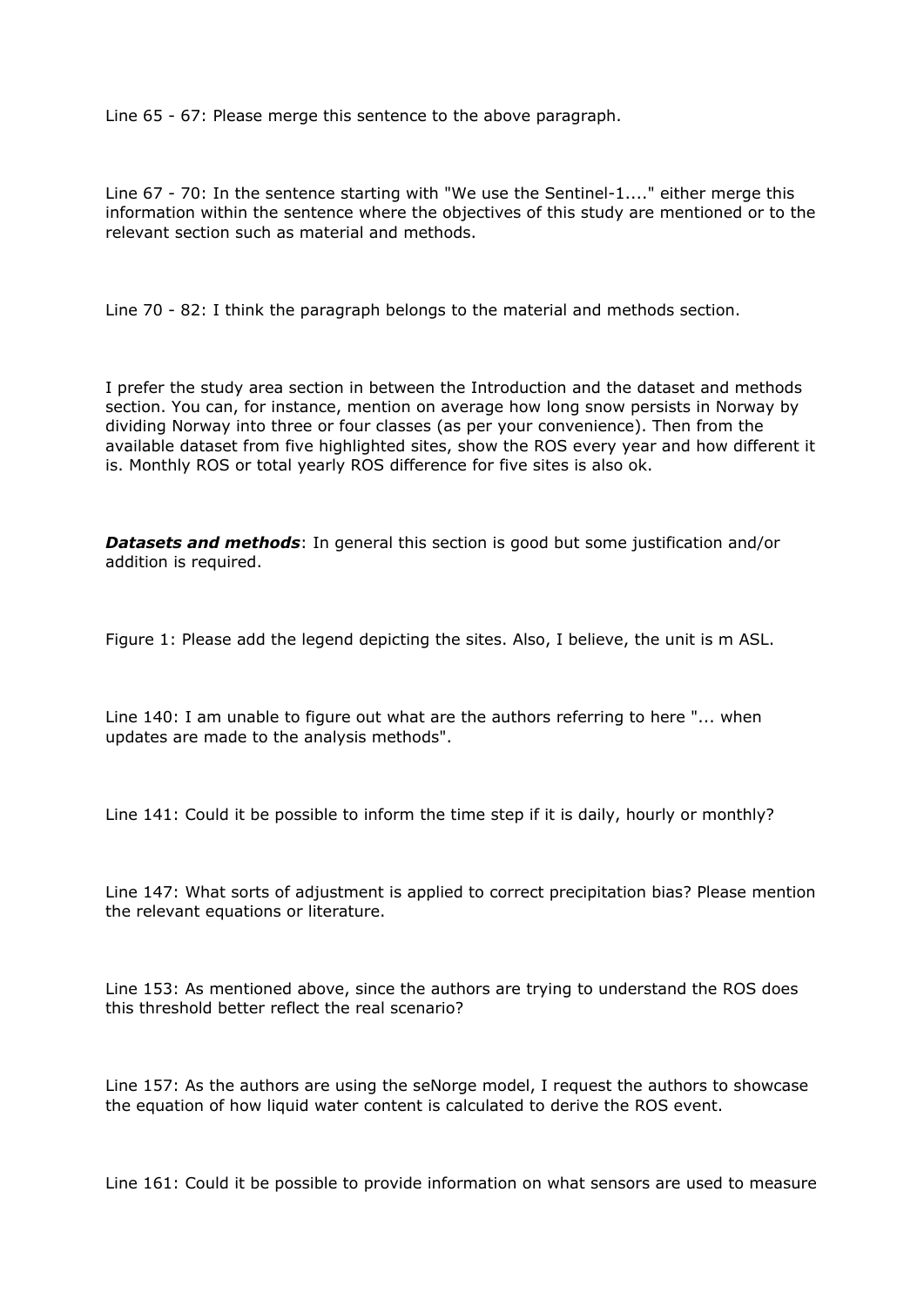air temperature, total precipitation, and snow depth?

Line 166: Same comment as above about the use of threshold temperature and precipitation for ROS partitioning.

Section 2.5: I am confused here. How WRF, seNorge, and ground-based calculation is different in terms of ROS calculation. Could it be possible to elaborate? Is it due to the difference in snow persistence or the use of different thresholds?

Line 177: Same comment as above for the use of threshold temperature for rain snow partitioning.

*Results*: I request the authors to add more relevant information here and apply several modifications here.

Before section 3.1, I am curious to see how the precipitation time series unfolds here. I am in favour of some intermediate plots, say, for instance, the precipitation classification to rain and snow for ground-based observation, WRF, and seNorge as a time series for 5 highlighted sites. This will indicate how different are the proposed three methods for ROS classification.

Figure 2: In my opinion, rather than displaying the monthly values, it would be better to divide, say, for instance, the initial accumulation period (October - December), winter accumulation (January - March), and melting period (April to May). I suggest removing the July August and September altogether as we probably have less pronounced ROS. In this way, you can display all three outputs (SAR, WRF, seNorge) in the same plot. For the initial period, the increased frequency of ROS affects the snow accumulation in the ground. During the winter accumulation period, the ROS might trigger avalanche risk (if certain conditions are met) and during the spring the higher number of ROS may induce flood. We can also see how different ROS has been so far from 1957 to 2019 or any other period depending upon the author's convenience. This will give new perspective to present manuscript.

Figure 3 to 6: Same above comment applies to this figure as well. Also, the quality of these figures including figure 2 should be better.

Figure 7: Could it be possible to use the same scale for ground-based and WRF-derived ROS for this figure. The scale makes it difficult to compare the WRF and ground observation of ROS. Also, could it be possible to change the bar color of ground-based observation to something different than the present (maybe slightly divergent)?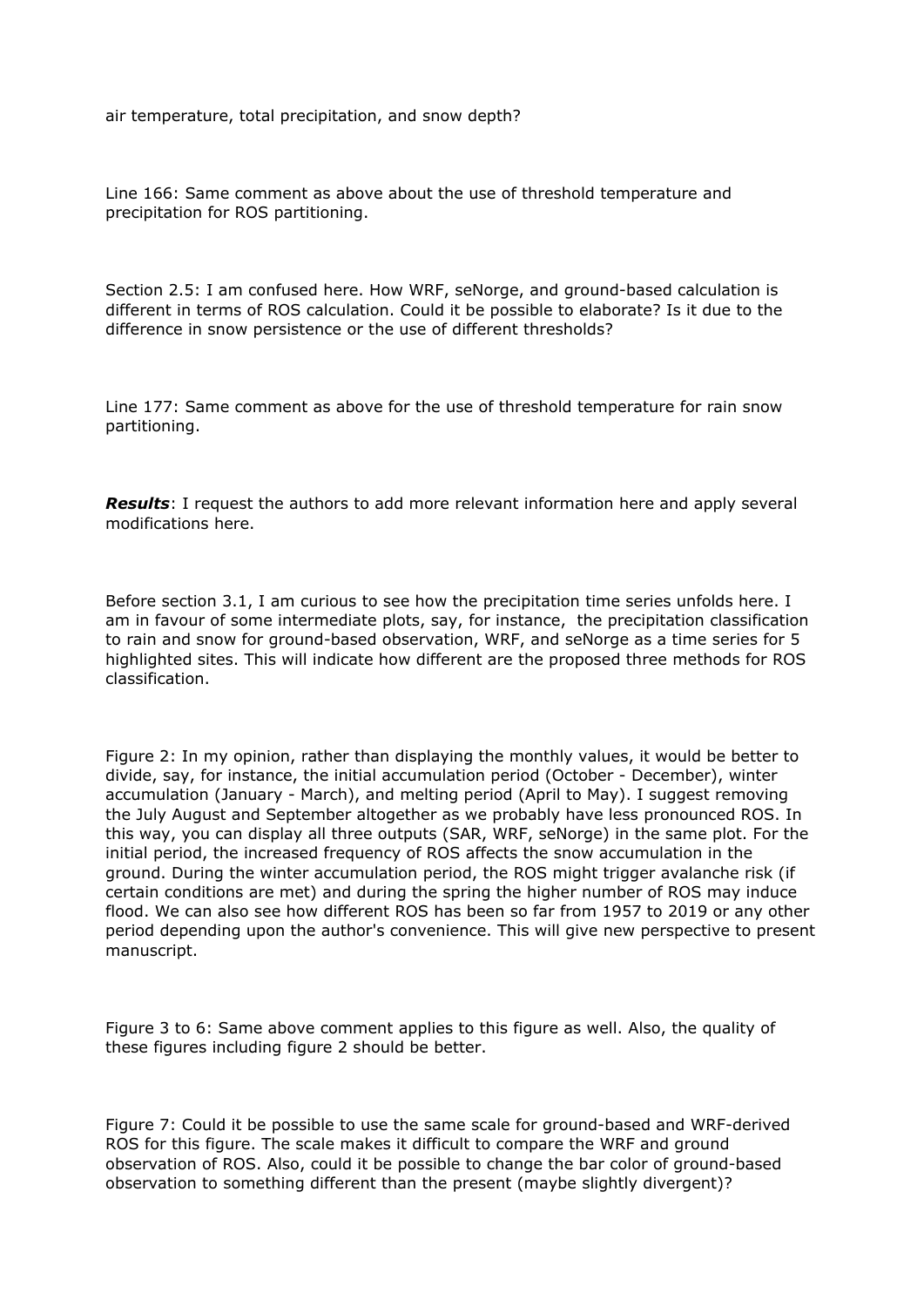Figure 8: Would it be possible to showcase the same sites as displayed in Figure 7 for WRF comparison. Also, could it be possible to use the same scale and change to a more divergent color?

Table 1: This is a nice table. It would have been more informative if you have provided a color scale for the table say for instance red for least accurate and blue for more accurate within the table itself (just a suggestion).

Assuming that the authors already have the modeling output for WRF, seNorge, SAR, and ground observation. It seems that the SAR-based analysis is a novel work. However, authors have outlined that similar research has been conducted by Pall et al., 2019. In that regard, I request the authors to add more inputs. One way to do that is to compare different ROS derivation criteria and in-depth uncertainty analysis presenting some additional plots. Could it be possible to prepare a plot relating the SAR liquid water detection and ROS specifically in the spring melting periods? I believe the snowmelt period can be derived by seNorge, by this way you can sort if the spring period snowpack influenced rain or snowmelt to detect water content by SAR. This will show us to what extent there is such an error. Is it possible to fully understand liquid water content in the snow whether it is from melt or rain or liquid water stored as gravitational forces from seNorge? If possible, seNorge could it be integrated into SAR for identifying the episodes of rain or snowmelt to improve SAR ROS output? A map or plot showcasing such integration would be nice.

*Discussion*: Several modifications are required in this section.

I found this section to be very brief rather than descriptive. Very little literature is used to support the author's claim. Several relevant literatures such as this one (DOI: 10.1038/s41467-018-03629-7) are completely missing. The authors are mentioning about the uncertainty in their results but failed to properly evaluate ROS uncertainty. It is common to use a threshold method to partition the ROS but I have skepticism even in the ground-based observation in this manuscript. I believe the authors need to add a solid foundation to strengthen this section.

Line 332: I am still skeptical about the threshold method used in this study to partition the rain and snow.

Line 335 - 336: Could it be possible to provide a cross-reference for this statement (Example table XXX, Figure XXX).

Line 348: Is it due to the temporal limitation of SAR or anything else? Please elaborate.